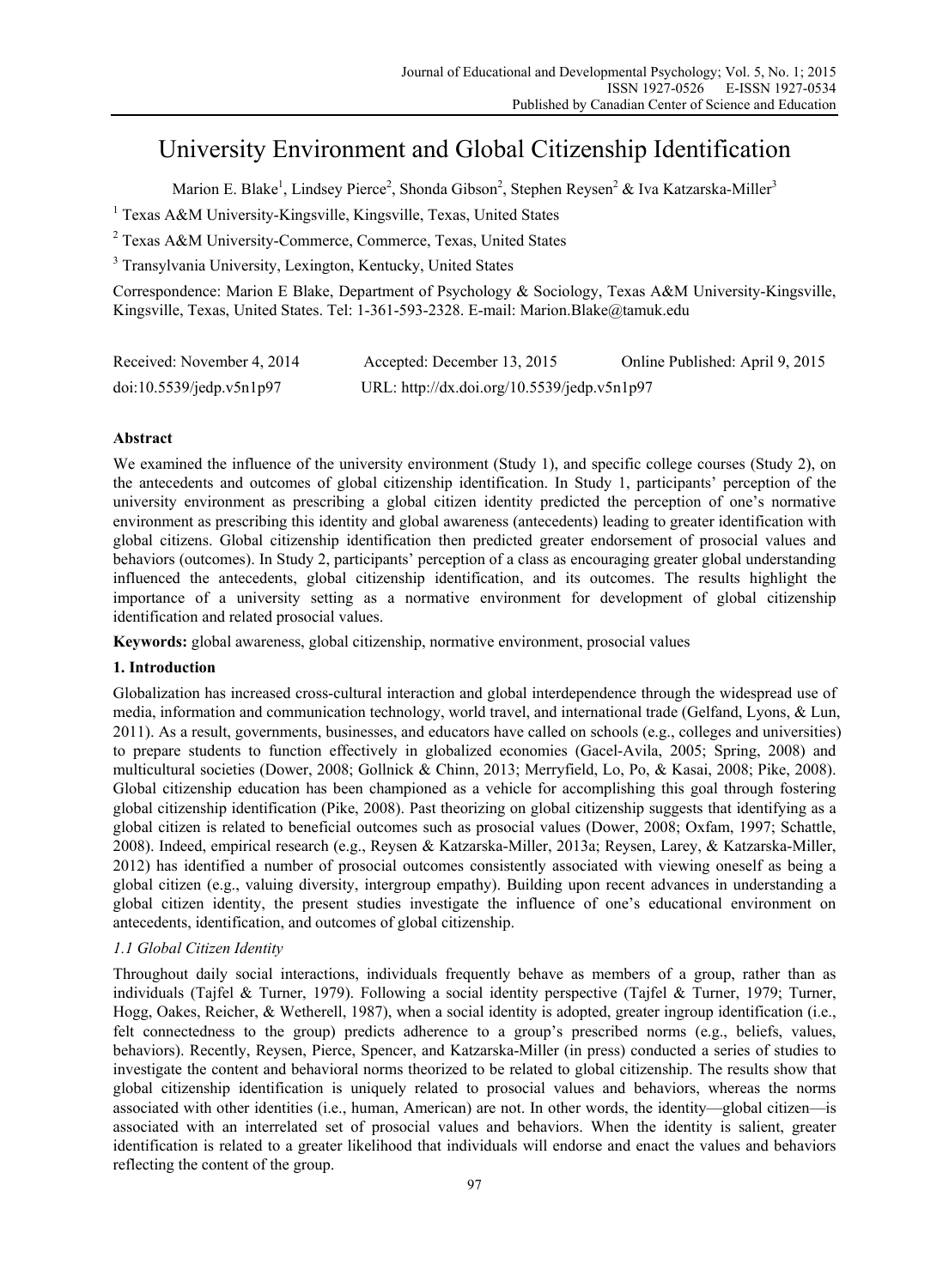In subsequent studies, Reysen and Katzarska-Miller (2013a) developed and tested a model of antecedents and outcomes related to identification with this group. The model suggests that one's normative environment (i.e., persons and environments that cue and prescribe a global citizen identity) and global awareness (i.e., knowledge about the world and a sense of human interconnectedness) predict global citizenship identification. In turn, global citizenship identification predicts prosocial outcomes, including intergroup empathy (i.e., felt connection to others outside one's in group), valuing diversity (e.g., interest and appreciation for diverse cultures), social justice (e.g., endorsement of human rights and equality), environmental sustainability (e.g., concern for the natural environment), intergroup helping (i.e., desire to help others outside one's in group), and felt responsibility to act for the betterment of the world. Although this model has been replicated in subsequent research (Plante, Roberts, Reysen, & Gerbasi, 2014; Reysen, Katzarska-Miller, Gibson, & Hobson, 2013; Reysen et al., 2012), further research is needed to examine aspects of one's socio-cultural environment that may influence the model.

#### *1.2 Education and Global Citizenship*

Consistent with the notion of intentional worlds (Shweder, 1990), and the mutual constitution conception of culture (see Adams & Markus, 2004), everyday settings (e.g., home, school, work) containing individuals, artifacts (e.g., media, organizations), or cultural patterns that reflect and encourage global citizenship may cultivate global citizenship identification in those who engage those settings (Katzarska-Miller, Reysen, Kamble, & Vithoji, 2012; Plante et al., 2014; Reysen & Katzarska-Miller, 2013b). Theorists suggest that the socio-cultural environment of school is an influential part of students' development of global citizenship (Pike, 2008; Schattle, 2008; Young & Commins, 2002). For instance, educational settings contain faculty, administrators, organizations, programs, curricula, diverse students, and artifacts (e.g., wall displays) that can prime and condition a globally oriented perspective. Research on the influence of university instruction revealed that how university administrators discuss globalization (Snider, Reysen, & Katzarska-Miller, 2013) and how professors frame the concept of global citizenship for students (Gibson & Reysen, 2013) influences students' degree of identification with global citizens. However, beyond individuals in one's immediate environment (e.g., faculty), settings may also contain socio-cultural patterns (Reysen & Levine, 2014) that encourage global citizen identity (e.g., recycling programs, study abroad, international awareness activities). In other words, the school environment, in general, may have the potential to encourage global citizen identification by priming the identity.

Infusing global perspectives within the school curriculum has also been identified as a key component to increasing students' global knowledge and awareness of other cultures (Fujikane, 2003; Hicks, 2003) and promoting global citizenship identification among students. To examine an indirect link between a university curriculum and global citizen identification, Reysen and colleagues (2012) asked students enrolled in college courses with globally infused curriculum (operationalized as the number of global citizenship related words included in the course syllabus) to complete measures of global citizenship antecedents, identification, and outcomes at the beginning and end of a college semester. The results showed that participation in courses with globally infused curriculum predicted global awareness, which in turn predicted greater global citizenship identification and prosocial outcomes at the end of the semester. These results support the assertion that globally infused curriculum, or the content of education, can engender greater global citizenship identification (and related prosocial outcomes) by increasing students' global awareness. However, the study provided only indirect support for the link between the content of class curricula and global citizenship. A direct measure would bolster the claims that globally infused curriculum can affect global citizen identification.

## *1.3 Overview of Present Research*

The purpose of the present studies was to examine the influence of one's perception of the school environment, in general, and perception of a college course's curriculum, specifically, on the model of antecedents, identification, and outcomes of global citizenship. Theorists suggest that education influences the development of global citizenship (Dower, 2008; Pike, 2008; Schattle, 2008; Spring, 2008), including both the school setting (Young & Commins, 2002) and the curriculum (Oxfam, 1997). Indeed, research suggests that cultural settings in which individuals reside (Katzarska-Miller et al., 2012) and globally infused curriculum (Reysen et al., 2012) may influence one's degree of identification with global citizens. Extending prior theory and research, in the present studies the researchers examined the influence of the university environment in general (Study 1), and specific college course (Study 2) on the Reysen and Katzarska-Miller's (2013a) model of antecedents and outcomes of global citizenship identification. The researchers hypothesized that the environment in which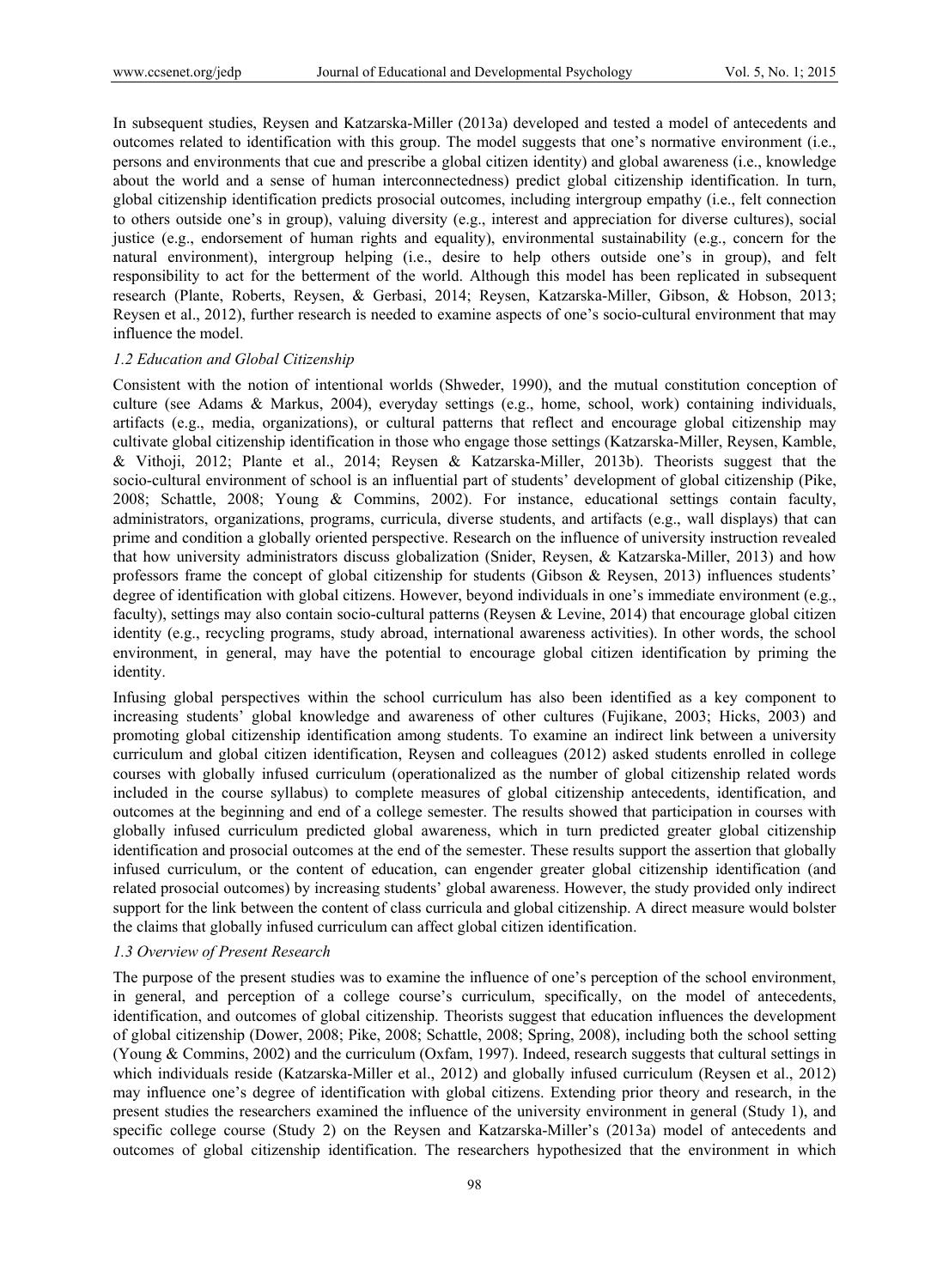students are embedded (university as a whole in Study 1 and a specific college class in Study 2) would influence the antecedents, identification, and outcomes of global citizenship.

## *1.4 Study 1 Hypothesis*

In Study 1, the researchers predicted that students' perception of their university's normative environment as prescribing a global citizen identity would influence the antecedents, identification, and outcomes of global citizenship.

## **2. Method**

## *2.1 Participants and Procedure*

Participants (*N* = 1183, 55.1% women;  $M_{\text{age}}$  = 30.43 years, *SD* = 9.71) from a variety of classes (e.g., psychology, political science, marketing, English, finance, anthropology, economics, business, sociology) participated for either course credit or extra credit at Texas A&M University-Commerce. Participants included undergraduate (66%) and graduate (44%) students. Participants indicated their racial/ethnic category as European American (52.5%), African American (15%), Hispanic (12.3%), Asian/South Pacific Islander (9.5%), Arab/Middle Eastern (4%), multiracial (2.4%), other (1.8%), Indigenous Peoples (1.5%), or Central Asian/Indian/Pakistani (1.1%). The participants completed measures regarding perceptions of the university's support of global citizenship along with the antecedents, identification, and outcomes of global citizenship. Except for demographic items, all measures used a 7-point Likert-type response scale, from 1 = *strongly disagree* to 7 = *strongly agree*.

## *2.2 Materials*

## 2.2.1 University Normative Environment

A single item ("The university encourages me to be a global citizen") assessed students' perception that the university prescribes global citizenship.

#### 2.2.2 Global Citizenship

To assess the antecedents, identification, and outcomes of global citizenship, measures were adopted from Reysen and Katzarska-Miller (2013a).Two items (e.g., "Most people who are important to me think that being a global citizen is desirable") assessed the perception that others in one's normative environment prescribe a global citizen identity ( $\alpha = .83$ ). Four items (e.g., "I understand how various cultures of this world interact socially") assessed global awareness ( $\alpha$  = .81). Two items (e.g., "I strongly identify with global citizens") assessed global citizenship identification ( $\alpha$  = .92). Two items (e.g., "I am able to empathize with people from other countries") assessed intergroup empathy ( $\alpha = .79$ ). Two items (e.g., "I would like to join groups that emphasize getting to know people from different countries") assessed valuing diversity ( $\alpha$  = .83). Two items (e.g., "Those countries that are well off should help people in countries who are less fortunate") assessed social justice ( $\alpha$  = .73). Two items (e.g., "People have a responsibility to conserve natural resources to foster a sustainable environment") assessed environmental sustainability ( $\alpha$  = .77). Two items (e.g., "If I could, I would dedicate my life to helping others no matter what country they are from") assessed intergroup helping ( $\alpha$  = .73). Lastly, two items (e.g., "Being actively involved in global issues is my responsibility") assessed responsibility to act ( $\alpha$  = .82).

# **3. Results**

## *3.1 Preliminary Analyses*

To examine the relationship between perception of the university environment and global citizenship, the researchers conducted zero-order correlations. As shown in Table 1, the perception of the university environment as encouraging global citizenship was positively significantly correlated with the antecedents, identification, and outcomes of global citizenship.

## *3.2 Structural Equation Model*

To test the influence of perception of the university environment on the antecedents, identification, and outcomes of global citizenship, the researchers conducted a structural equation model using Amos 19 (bias-corrected bootstrapping, 5,000 iterations, 95% confidence intervals). Due to the related nature of the prosocial values to one another (and the antecedents to one another), the disturbance terms for these sets of variables were allowed to covary. Identical to Reysen and Katzarska-Miller (2013a) structural model, the error terms of two global awareness items were allowed to covary. The model fit was evaluated using the normed fit index (NFI) and the comparative fit index (CFI), for which values greater than .90 are acceptable (Hu & Bentler, 1995). Following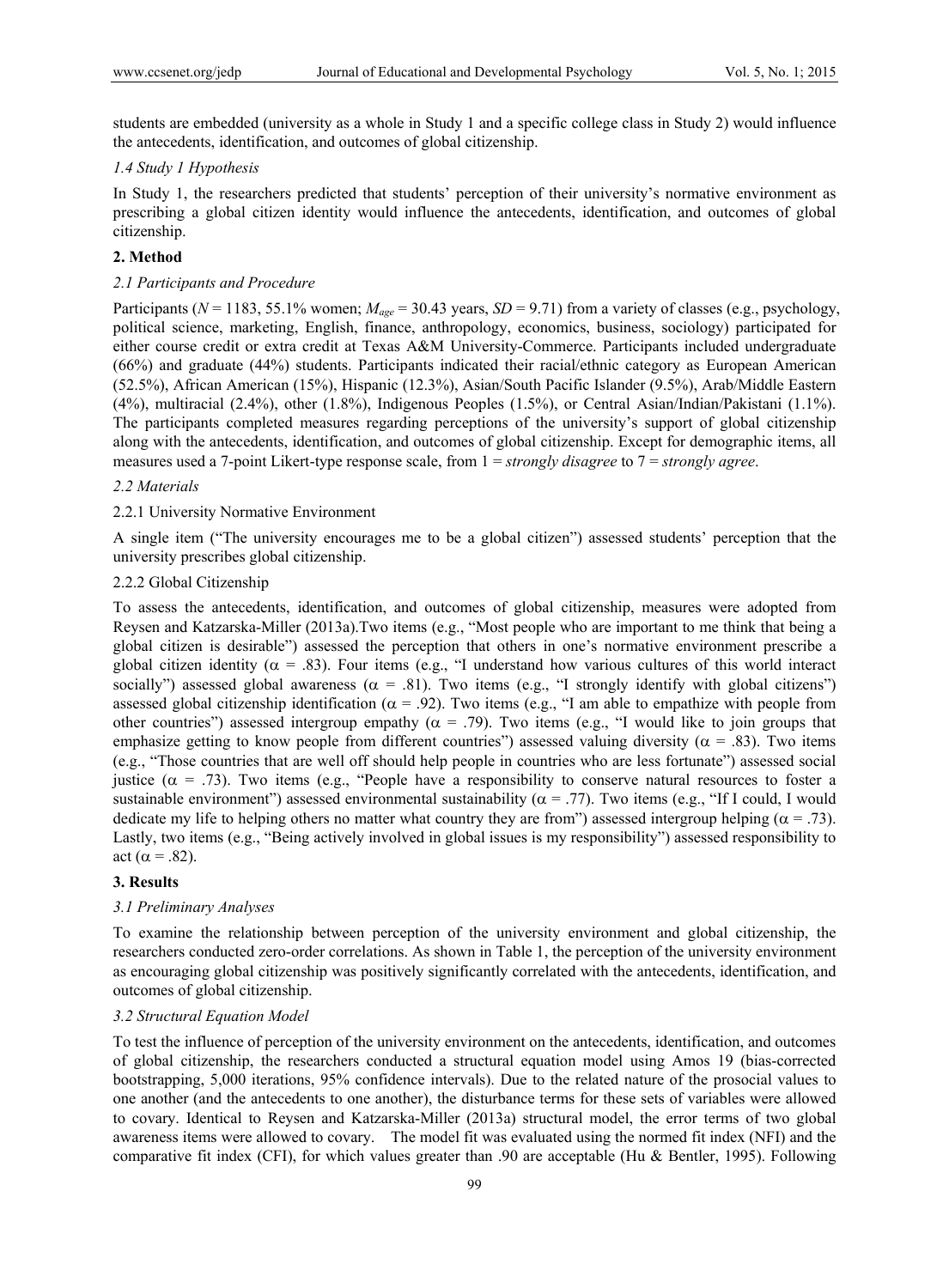Browne and Cudeck (1993), the root mean square error of approximation (RMSEA) was set at value of .08, which is an acceptable level.

Items loaded well on each of the factors, including normative environment (.82, .87), global awareness (.52 to .91), global citizenship identification (.91, .93), intergroup empathy (.73, .88), valuing diversity (.84, .86), social justice (.73, .78), environmental sustainability (.77, .84), intergroup helping (.72, .83), and responsibility to act (.81, .86). The predicted model adequately fit the data,  $\chi^2(163) = 1225.61$ ,  $p < .001$ ; RMSEA = .074, CI $\{0.70, 0.078\}$ , NFI = .920, and CFI = .930.

As shown in Figure 1, perception of the university environment predicted greater normative environment  $(\beta$  $= .52, p < .001, CI = .458$  to .578) and global awareness ( $\beta = .45, p < .001, CI = .380$  to .506). Normative environment ( $\beta = .68$ ,  $p < .001$ , CI = .621 to .741) and global awareness ( $\beta = .31$ ,  $p < .001$ , CI = .241 to .376) predicted global citizenship identification. Global citizenship identification predicted intergroup empathy (  $= .68, p < .001, CI = .623$  to .729), valuing diversity ( $\beta = .65, p < .001, CI = .594$  to .693), social justice ( $\beta = .53$ ,  $p \le 0.001$ , CI = .461 to .585), environmental sustainability ( $\beta$  = .54,  $p \le 0.001$ , CI = .484 to .597), intergroup helping ( $\beta = .47$ ,  $p < .001$ , CI = .401 to .527), and felt responsibility to act ( $\beta = .69$ ,  $p < .001$ , CI = .642 to .737).

Table 1. Correlations between perception of university normative environment and antecedents, identification, and outcomes of global citizenship, Study 1 (All correlations are significant at  $p < .01$ )

| Variable                  |      | 2    | 3    | 4    | 5    | 6    | 7    | 8    | 9    | 10   |
|---------------------------|------|------|------|------|------|------|------|------|------|------|
| 1. University Normative   | 1.0  |      |      |      |      |      |      |      |      |      |
| 2. Normative Environment  | .47  | 1.0  |      |      |      |      |      |      |      |      |
| 3. Global Awareness       | .42  | .47  | 1.0  |      |      |      |      |      |      |      |
| 4. Global Citizenship     | .47  | .74  | .65  | 1.0  |      |      |      |      |      |      |
| 5. Intergroup Empathy     | .32  | .42  | .55  | .57  | 1.0  |      |      |      |      |      |
| 6. Valuing Diversity      | .34  | .45  | .56  | .56  | .55  | 1.0  |      |      |      |      |
| 7. Social Justice         | .28  | .42  | .40  | .41  | .36  | .50  | 1.0  |      |      |      |
| 8. Environmentalism       | .33  | .42  | .41  | .44  | .36  | .47  | .65  | 1.0  |      |      |
| 9. Intergroup Helping     | .27  | .35  | .41  | .40  | .41  | .53  | .54  | .56  | 1.0  |      |
| 10. Responsibility to Act | .38  | .48  | .58  | .58  | .49  | .62  | .51  | .57  | .62  | 1.0  |
| Mean                      | 5.23 | 4.81 | 5.14 | 4.65 | 5.02 | 5.35 | 5.66 | 5.72 | 5.69 | 5.32 |
| <b>Standard Deviation</b> | 1.40 | 1.35 | 1.12 | 1.44 | 1.30 | 1.27 | 1.24 | 1.22 | 1.21 | 1.27 |



Figure 1. Influence of perception of university environment on global citizenship, Study 1(All standardized betas are significant at  $p < .001$ )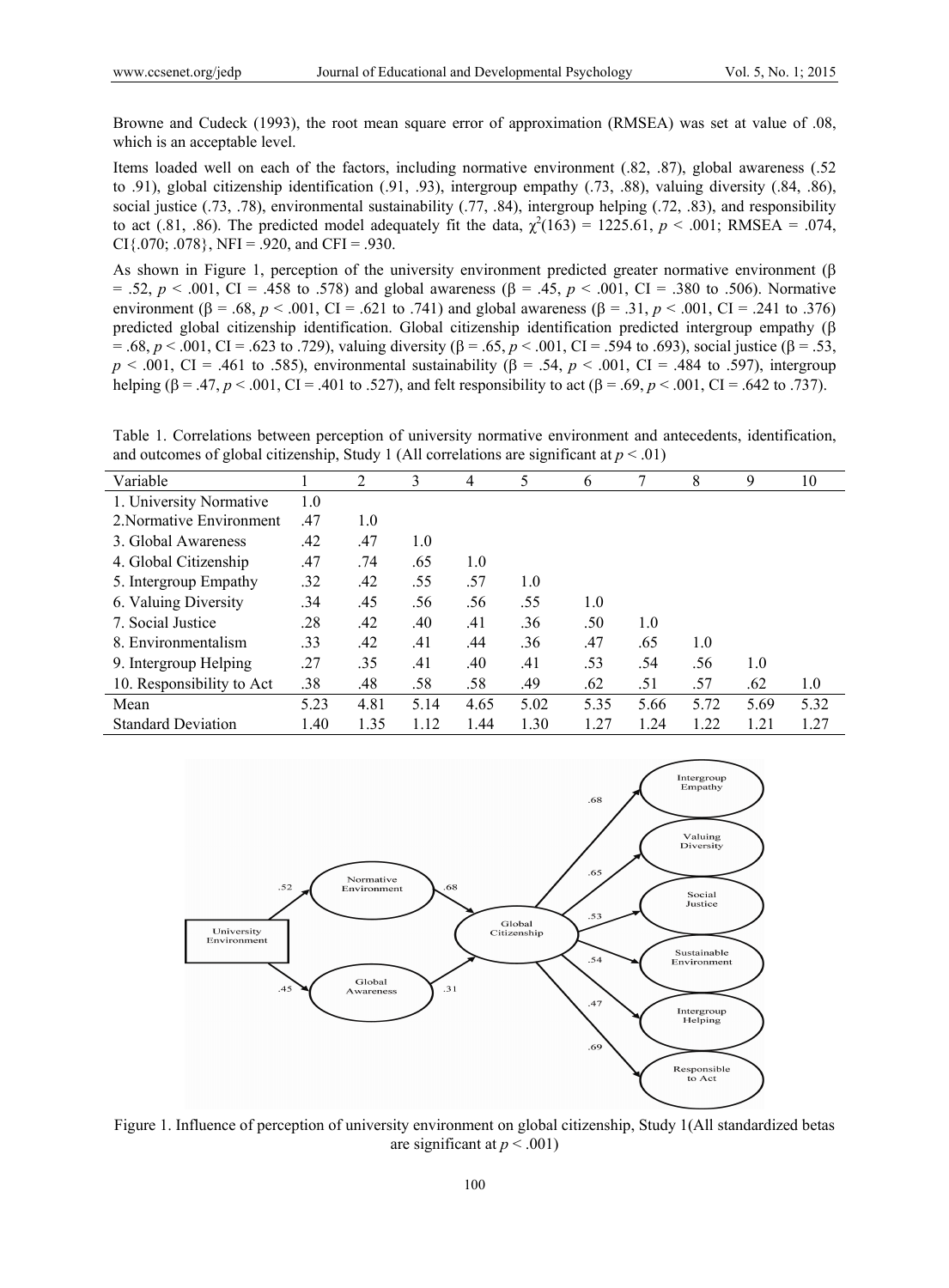The indirect effect of perception of the university environment was reliably carried by normative environment and global awareness on students' identification with global citizens (see Table 2 for standardized betas of indirect effects and 95% bias-corrected confidence intervals; all indirect effects were significant at *p* < .002 two-tailed). Perception of the university environment also significantly predicted greater prosocial values through normative environment, global awareness, and global citizenship identification. The influence of normative environment and global awareness on prosocial values was reliably carried by global citizenship identification. In effect, perceiving the university environment as prescribing the identity of global citizen predicts greater normative environment and global awareness leading to greater identification with global citizens and a subsequent increase in prosocial values. We also tested the model including participants' biological sex and age as covariates. The model was largely unchanged by including these demographic variables.

Table 2.Indirect effects of university normative environment, normative environment, and global awareness, Study 1 (Standardized betas and 95% confidence intervals, bias-corrected bootstrapping with 5,000 iterations, all indirect effects are significant at  $p$  < .002)

| Variable                 | University |                  | Normative    | Normative |                     |              | Global   |              |                            |  |
|--------------------------|------------|------------------|--------------|-----------|---------------------|--------------|----------|--------------|----------------------------|--|
|                          | Indirect   | $\rm CI_{Lower}$ | $CI_{Upper}$ | Indirect  | CI <sub>Lower</sub> | $CI_{Upper}$ | Indirect | $CI_{Lower}$ | $\text{CI}_{\text{Upper}}$ |  |
| Global Citizenship ID    | .49        | .437             | .541         |           |                     |              |          |              |                            |  |
| Intergroup Empathy       | .34        | .288             | .380         | .46       | .416                | .511         | .21      | .161         | .264                       |  |
| <b>Valuing Diversity</b> | .32        | .273             | .363         | .44       | .396                | .488         | .20      | .154         | .252                       |  |
| Social Justice           | .26        | .517             | .304         | .36       | .310                | .412         | .16      | .122         | .207                       |  |
| Environmentalism         | .27        | .222             | .311         | .37       | .322                | .420         | .17      | .127         | .212                       |  |
| Intergroup Helping       | .23        | .188             | .271         | .32       | .270                | .368         | .14      | .108         | .186                       |  |
| Responsibility to Act    | .34        | .294             | .386         | .47       | .424                | .520         | .21      | .164         | .267                       |  |

## **4. Discussion**

The purpose of Study 1 was to examine whether students' perception that their university encouraged global citizenship would influence the model of antecedents and outcomes of global citizenship identification. As expected, students' perception of the university environment as valuing global citizenship predicted students' normative environment and global awareness, which then predicted global citizenship identification, which subsequently predicted the prosocial outcomes (i.e., intergroup empathy, valuing diversity, social justice, environmental sustainability, intergroup helping, and felt responsibility to act). Study 2 was designed to examine the influence of a more specific aspect of the university environment (i.e., a class/course) on the model of global citizenship identification.

# **5. Study 2**

## *5.1 Purpose of Study 2*

The purpose of Study 2 was to examine whether students' perception that a specific college course encouraged greater global awareness would influence Reysen and Katzarska-Miller's (2013a) model of global citizenship identification. The researchers expected the students' perception that a specific college class increased their degree of global awareness would influence the model similarly to what was observed in Study 1. Past research (Reysen et al., 2013) has shown that the perception of one's own knowledge is a stronger predictor of identification with global citizens than the amount of factual knowledge one has acquired about the world. Therefore, in Study 2 the participants' perceived global awareness was assessed rather than their factual knowledge.

# **6. Method**

## *6.1 Participants and Procedure*

Participants ( $N = 805$ , 61.7% women;  $M_{age} = 27.79$  years,  $SD = 9.86$ ) from a variety of classes (e.g., health, agriculture, psychology, political science, marketing, English, philosophy, economics, business, sociology) participated for either course credit or extra credit at Texas A&M University-Commerce.Participants included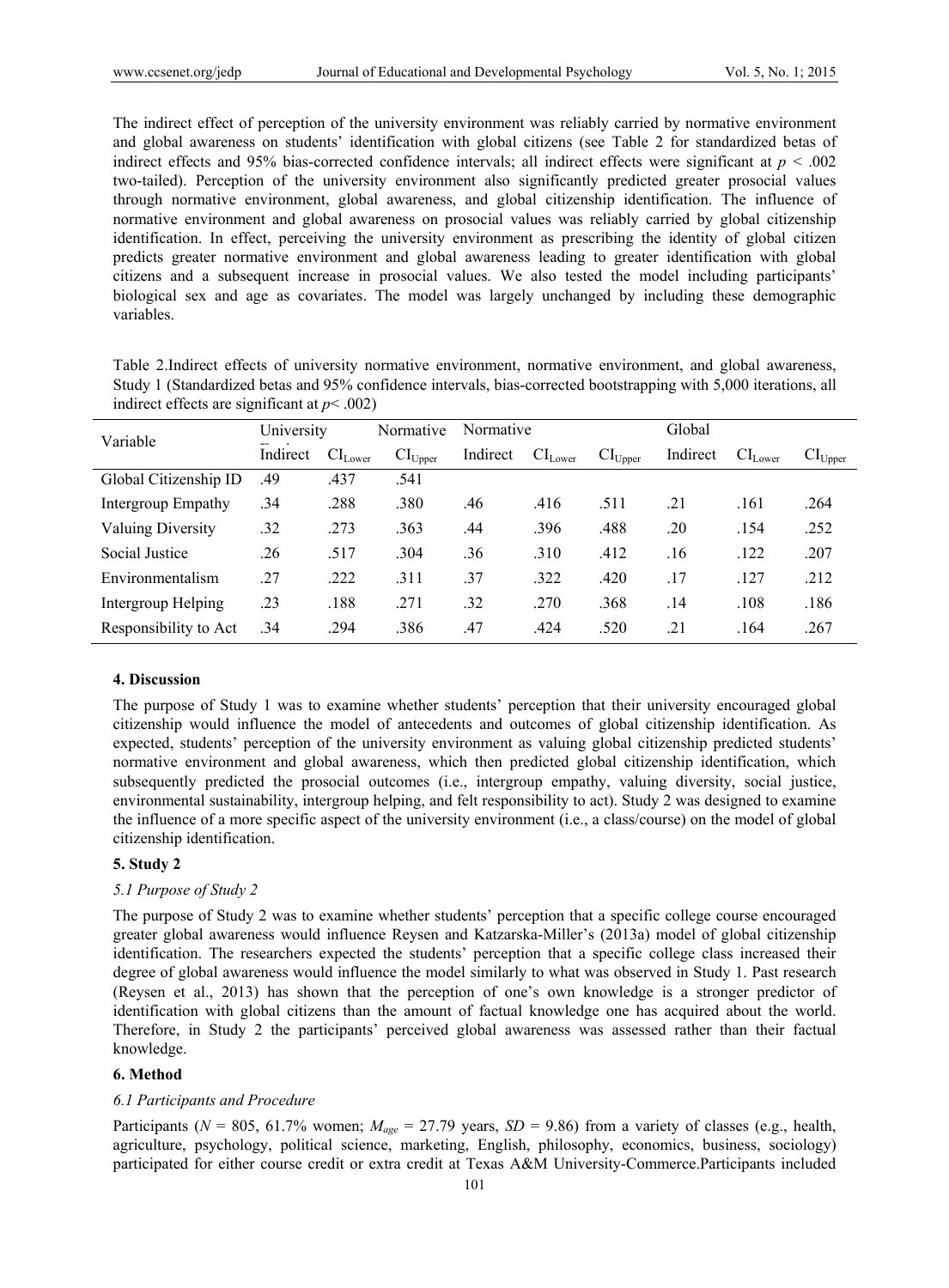undergraduate (95.2%) and graduate (4.8%) students. Participants indicated their racial/ethnic category as European American (63.1%), African American (17.3%), Hispanic (11.3%), multiracial (2.9%), Indigenous Peoples (1.7%), Asian/South Pacific Islander (1.5%), other (1.1%), Arab/Middle Eastern (0.6%), or Central Asian/Indian/Pakistani (0.5%). Participants completed measures regarding antecedents, identification, and outcomes of global citizenship at the beginning and end of a college semester course. Additionally, participants were asked to rate their perception that the class fostered greater awareness of how the world operates at the end of the semester. Unless otherwise noted, all measures used a 7-point Likert-type response scale, from  $1 =$ *strongly disagree* to 7 = *strongly agree*.

# *6.2 Materials*

# 6.2.1 Class Global Awareness

Five items (e.g., "This class encourages students to understand how the world works culturally") regarding the class' economic, social, cultural, technological, and environmental components were combined to assess the extent that students perceived the class to engender greater awareness of the world ( $\alpha$  = .89).

# 6.2.2 Global Citizenship

Measures of antecedents, identification, and outcomes of global citizen were identical to those utilized in Study 1. All of the measures showed adequate reliability, including normative environment (pre- $\alpha = .81$ , post- $\alpha = .84$ ), global awareness (pre- $\alpha$  = .81, post- $\alpha$  = .85), global citizenship identification (pre- $\alpha$  = .91, post- $\alpha$  = .94), intergroup empathy (pre- $\alpha = .82$ , post- $\alpha = .83$ ), valuing diversity (pre- $\alpha = .86$ , post- $\alpha = .85$ ), social justice (pre- $\alpha$  = .73, post- $\alpha$  = .72), environmental sustainability (pre- $\alpha$  = .75, post- $\alpha$  = .83), intergroup helping (pre- $\alpha$ ) = .75, post- $\alpha$  = .77), and responsibility to act (pre- $\alpha$  = .73, post- $\alpha$  = .85).

## **7. Results**

# *7.1 Preliminary Analyses*

To examine the relationship between perception of the class and change in assessed global citizenship measures, the researchers constructed difference scores (post-test minus pre-test) and conducted zero-order correlations. As shown in Table 3, the perception of the class as encouraging greater understanding of world was positively and significantly correlated with increases on the global citizenship measures during the college semester. Furthermore, increases in the antecedents, identification, and outcomes of global citizenship were significantly positively correlated with one another.

|                                                              |  |  |  | Table 3. Correlations between perception of class and antecedents, identification, and outcomes of global               |  |  |
|--------------------------------------------------------------|--|--|--|-------------------------------------------------------------------------------------------------------------------------|--|--|
|                                                              |  |  |  | citizenship change over college semester, Study 2 (All correlations are significant at $p < 0.01$ . Positive difference |  |  |
| scores represent increase in variable over college semester) |  |  |  |                                                                                                                         |  |  |

| Variable                           |      | 2    | 3    | 4    | 5    | 6    | 7    | 8    | 9    | 10   |
|------------------------------------|------|------|------|------|------|------|------|------|------|------|
| 1. Class Environment               | 1.0  |      |      |      |      |      |      |      |      |      |
| 2. A Normative Environment         | .27  | 1.0  |      |      |      |      |      |      |      |      |
| 3. A Global Awareness              | .22  | .25  | 1.0  |      |      |      |      |      |      |      |
| 4. $\Delta$ Global Citizenship     | .26  | .67  | .32  | 1.0  |      |      |      |      |      |      |
| 5. $\Delta$ Intergroup Empathy     | .17  | .22  | .35  | .24  | 1.0  |      |      |      |      |      |
| 6. $\Delta$ Valuing Diversity      | .16  | .22  | .46  | .25  | .29  | 1.0  |      |      |      |      |
| 7. $\triangle$ Social Justice      | .19  | .24  | .23  | .24  | .21  | .30  | 1.0  |      |      |      |
| 8. A Environmentalism              | .18  | .20  | .32  | .17  | .32  | .35  | .40  | 1.0  |      |      |
| 9. $\Delta$ Intergroup Helping     | .20  | .21  | .40  | .19  | .44  | .37  | .37  | .43  | 1.0  |      |
| 10. $\Delta$ Responsibility to Act | .22  | .27  | .50  | .28  | .37  | .44  | .34  | .41  | .51  | 1.0  |
| Mean                               | 5.41 | 0.26 | 0.32 | 0.28 | 0.19 | 0.14 | 0.07 | 0.08 | 0.01 | 0.15 |
| <b>Standard Deviation</b>          | 1.25 | 1.39 | 1.09 | 1.35 | 1.29 | 1.22 | 1.21 | 1.14 | 1.20 | 1.17 |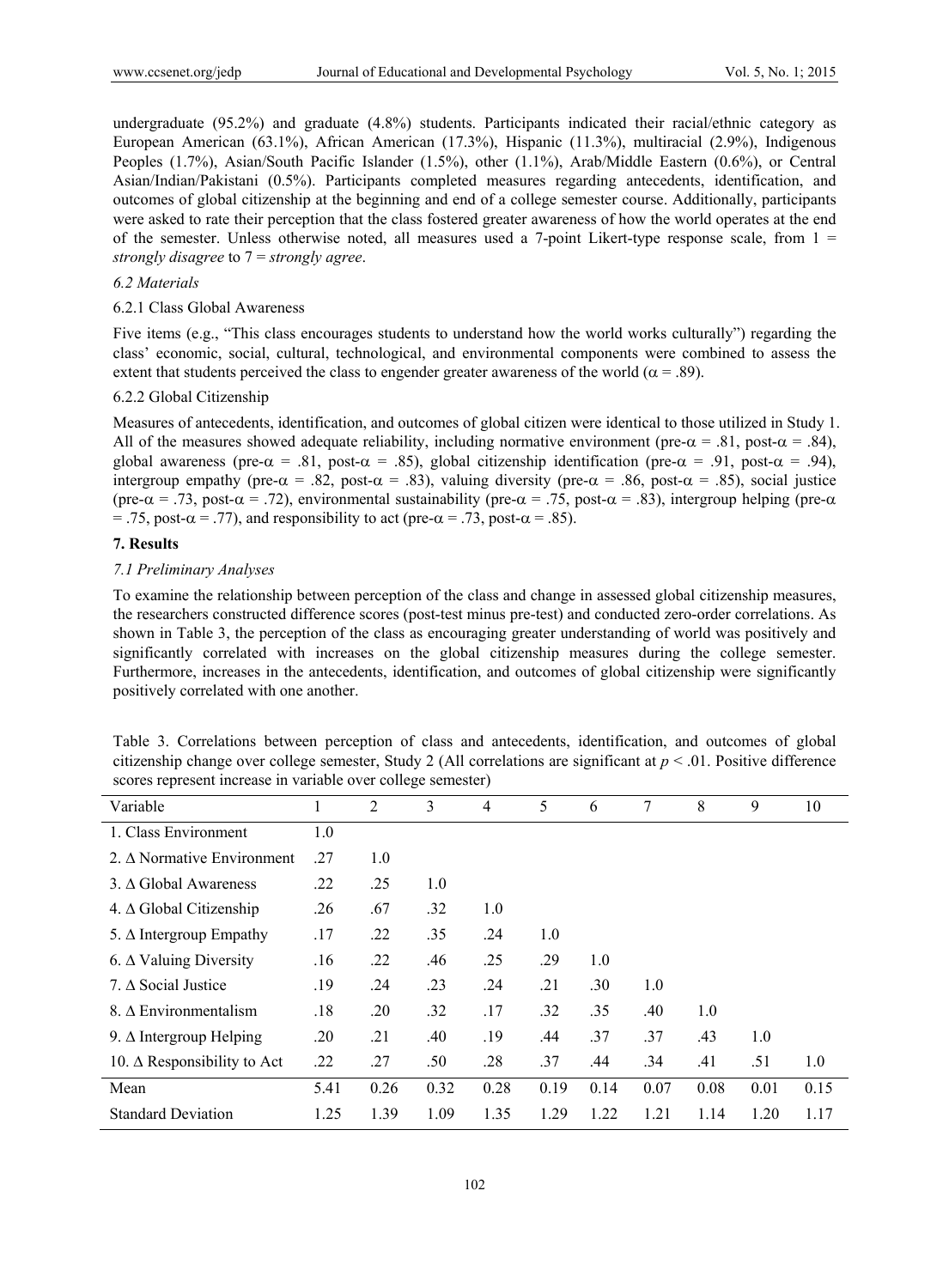## *7.2 Structural Equation Model*

To test the influence of perception of the class on the antecedents, identification, and outcomes of global citizenship, the researchers conducted a structural equation model using Amos 19 (bias-corrected bootstrapping, 5,000 iterations, 95% confidence intervals). Due to the related nature of the prosocial values to one another (and the antecedents to one another), the disturbance terms for these sets of variables were allowed to covary. The pre-test variable item error terms were allowed to covary with equivalent post-test item error terms (to control for measurement error). Two error terms for global awareness (pre and post-test) and two error terms for the perception of the class were allowed to covary. Lastly, pre-test latent variables and the students' perception of the class were allowed to covary, and the pre-test latent variable covaried with the equivalent post-test latent variable (to control for students' ratings at the beginning of semester).

Items loaded well on each of the factors, including perception of the class (.61 to .87), normative environment (pre: .77, .86; post: .82, .88), global awareness (pre: .53 to .89; post: .61 to .90), global citizenship identification (pre: .90, .94; post: .94, 94), intergroup empathy (pre: .81, .87; post: .77, .91), valuing diversity (pre: .85, .88; post: .85, .86), social justice (pre: .74, .77; post: .75, .76), environmental sustainability (pre: .73, .82; post: .80, .89), intergroup helping (pre: .78, .80; post: .78, .82), and responsibility to act (pre: .76, .78; post: .83, .88). The predicted model adequately fit the data,  $\chi^2(842) = 2521.10$ ,  $p < .001$ ; RMSEA = .050,  $CI\{.048; .052\}$ ,  $NFI = .906$ ,  $CFI = .935$ .

As shown in Figure 2, pre-test latent variables significantly predicted the equivalent post-test latent variables. While controlling for students' attitudes at the beginning of the semester, the perception of the class predicted greater normative environment ( $\beta = .37$ ,  $p < .001$ , CI = .288 to .446) and global awareness ( $\beta = .33$ ,  $p < .001$ , CI = .251 to .409) at the end of the semester. Post-test ratings of normative environment ( $\beta$  = .68,  $p$  = .001, CI = .601 to .751) and global awareness ( $\beta$  = .22,  $p < .001$ , CI = .148 to .298) predicted global citizenship identification. Post-test ratings of global citizenship identification predicted intergroup empathy  $(\beta = .35, p)$  $< .001$ , CI = .282 to .429), valuing diversity ( $\beta$  = .46,  $p < .001$ , CI = .386 to .527), social justice ( $\beta$  = .36, *p*  $< .001$ , CI = .281 to .437), environmental sustainability ( $\beta$  = .32,  $p$  < .001, CI = .253 to .393), intergroup helping  $(\beta = .37, p < .001, CI = .297$  to .442), and felt responsibility to act  $(\beta = .50, p < .001, CI = .426$  to .570).



Figure 2. Influence of perception of a class as encouraging understanding of the world on global citizenship, Study 2 (All standardized betas are significant at *p* < .002)

The indirect effect of perception of the class was reliably carried by post-test ratings of normative environment and global awareness on students' identification with global citizens (see Table 4 for standardized betas of indirect effects and 95% bias-corrected confidence intervals; all indirect effects were significant at  $p < .001$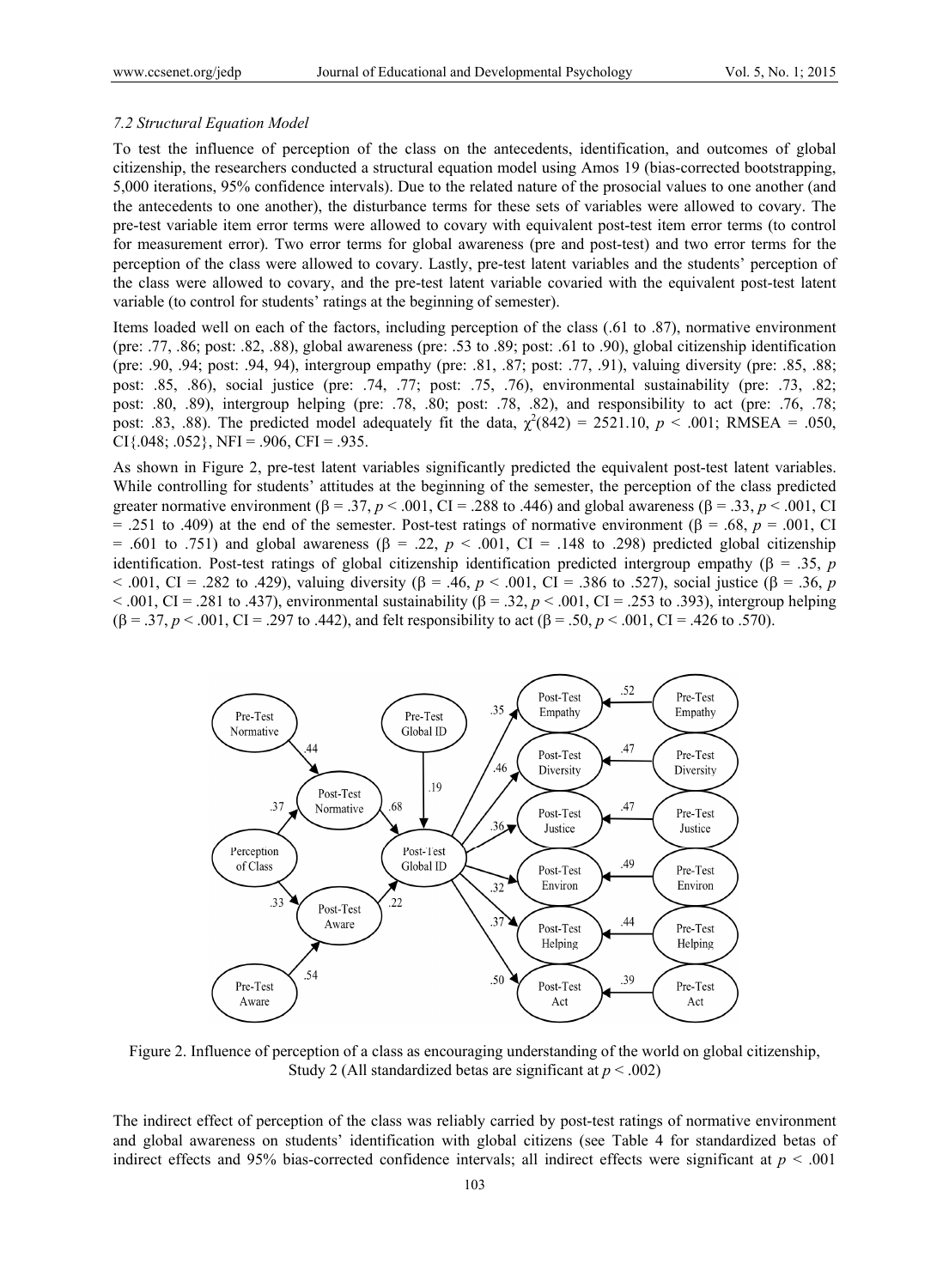two-tailed). The perception of the class also significantly predicted greater prosocial values through post-test ratings of normative environment, global awareness, and global citizenship identification. The influence of post-test normative environment and global awareness on prosocial values (e.g., social justice) was reliably carried by global citizenship identification. In effect, the perception of the class as encouraging a greater understanding of the world predicted greater normative environment and global awareness leading to greater identification with global citizens and a subsequent increase in prosocial values (controlling for self-reported ratings at the beginning of the semester and measurement error). We also tested the model including participants' biological sex and age as covariates. The model was largely unchanged by including these demographic variables.

Table 4.Indirect effects of perception of class as raising awareness, normative environment, and global awareness, Study 2 (Standardized betas and 95% confidence intervals, bias-corrected bootstrapping with 5,000 iterations, all indirect effects are significant at  $p < .001$ )

| Variable                 |          | <b>Class Environment</b> |              |            | Normative Environment |                     | Global Awareness |                     |              |  |
|--------------------------|----------|--------------------------|--------------|------------|-----------------------|---------------------|------------------|---------------------|--------------|--|
|                          | Indirect | CI <sub>Lower</sub>      | $CI_{Upper}$ | Indirect   | CI <sub>Lower</sub>   | CI <sub>Upper</sub> | Indirect         | CI <sub>Lower</sub> | $CI_{Upper}$ |  |
| Global Citizenship ID    | .32      | .257                     | .386         |            |                       |                     |                  |                     |              |  |
| Intergroup Empathy       | .11      | .080                     | .157         | .24        | .186                  | .301                | .08              | .049                | .118         |  |
| <b>Valuing Diversity</b> | .15      | .109                     | .193         | $\cdot$ 31 | .257                  | .367                | .10              | .064                | .149         |  |
| Social Justice           | .12      | .081                     | .156         | .24        | .187                  | .304                | .08              | .049                | .119         |  |
| Environmentalism         | .10      | .074                     | .141         | .22        | .171                  | .274                | .07              | .045                | .108         |  |
| Intergroup Helping       | .12      | .086                     | .159         | .25        | .200                  | .311                | .08              | .052                | .122         |  |
| Responsibility to Act    | .16      | .120                     | .208         | .34        | .281                  | .398                | .11              | .072                | .162         |  |

# **8. Discussion**

## *8.1 Study 2 Discussion*

Study 2 examined the effect of students' perception that a specific college course fostered greater global awareness on the antecedents, identification, and outcomes of global citizenship. The results indicate that students' perception that the course encouraged a greater understanding of the world predicted greater normative environment and global awareness, which predicted greater identification with global citizens and subsequently predicts prosocial values.

## *8.2 General Discussion*

The purpose of the present set of studies was to examine the influence of the university environment and class curriculum on the antecedents, identification, and outcomes of global citizenship. As predicted, students' perception that their university encourages global citizenship (Study 1) and the perception that a college course increased one's level of global awareness (Study 2) influenced the model of antecedents and outcomes of global citizenship identification. The results show that the environments in which students are embedded can influence global citizenship identification (through one's normative environment and global awareness) and prosocial values and behaviors (through the antecedents and global citizenship identification). Together, the results highlight the impact that both the general university environment and the curriculum in particular can have on engendering prosocial values and behaviors.

Supporting past theorizing (Dower, 2008; Hicks, 2003; Oxfam, 1997; Pike, 2008; Schattle, 2008; Young & Commins, 2002), the present results show that educational settings can be a supportive place for fostering global citizenship. Everyday environments, such as educational settings, are infused with culturally meaningful and socially constructed patterns that afford individuals the opportunity to identify with various identities and can condition and prime those identities (see Adams & Markus, 2004; Shweder, 1990). As shown in Study 1, the perception that one's university encouraged a global citizen identity strongly influenced how students perceived valued others in their life (i.e., normative environment) and their perceived knowledge and connection to the world (i.e., global awareness). The downstream influence then affected students' identity and endorsement of prosocial values. Further research is needed to examine additional aspects of the educational environment that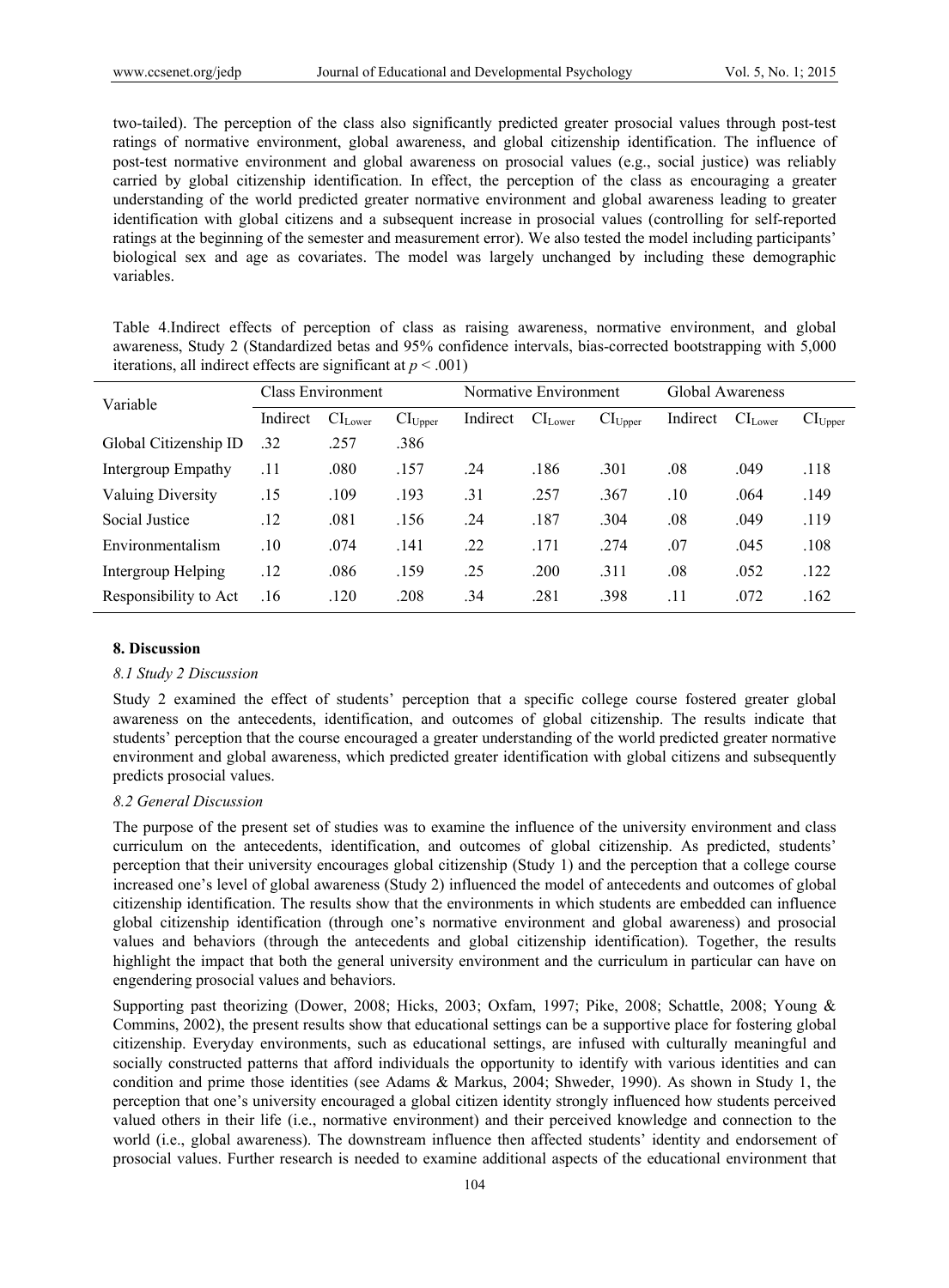may lend to the socio-cultural setting that promotes a global citizen identity. Prior studies have shown that both college administrators (Snider et al., 2013) and faculty (Gibson & Reysen, 2013) can influence global citizenship identification. However, there may be a variety of implicit influences that lead to an atmosphere promoting a global perspective (e.g., presence of diverse student body, symbols of the world in displays on university walls). One source of promotion of global citizen identity is the curriculum that instructors choose to include in classes.

Building from the indirect link identified between curriculum and global citizenship identification (i.e., university classes with syllabi containing words related to global citizenship predicted greater identification at the end of the semester) (Reysen et al., 2012), the researchers directly assessed students' perception that a specific college course encouraged greater global awareness in Study 2. Past research has shown a causal relationship between students' perception of their global awareness and identification (Reysen et al., 2013),therefore the researchers predicted, and found, that as students perceived the class as fostering increased learning about the world, the model of antecedents and outcomes of global citizenship identification was influenced. A next step for researchers is to more closely examine specific aspects of the curriculum that might encourage global awareness. Interestingly, the researchers' assessment of students in a variety of different academic domains (e.g., psychology, education, political science, English, business, marketing) suggested that curriculum can include global perspectives regardless of course topic. As universities struggle to implement and assess global citizen programs (see Sperandio, Grudzinski-Hall, & Stewart-Gambino, 2010), the present results suggest that assessing perception of the class as raising global awareness is a measure that may be fruitfully adapted across academic domains. As shown in Study 2, regardless of students' attitudes at the beginning of the semester, increased perception of the class as encouraging greater understanding of the world influenced their global citizenship identification and prosocial values.

# **9. Study Limitations**

Although the present set of studies is novel in highlighting the influence of the university environment (Study 1), and specific college courses (Study 2), on the antecedents and outcomes of global citizenship identification, there are limitations that should be considered when interpreting the results.Specifically, participants in the present study consisted of college students attending a single university in the United States. Significant differences have been identified across populations and cultures on a variety of psychological and behavioral measurements (Henrich, Heine, & Norenzayan, 2010). However, similar patterns of association between identification as a global citizen and endorsement of prosocial values have been found in participants sampled in other countries (Katzarska-Miller et al., 2012) and older adults sampled outside the university (Plante et al., 2014). Furthermore, although we strived to sample students across a wide variety of academic domains (e.g., business, psychology, health), the results may differ with different sampling techniques or other participant populations.Although the present studies results are consistent with the growing body of empirical evidence (Gibson & Reysen, 2013; Reysen et al., 2013; Reysen et al., 2012), caution should be taken in over-generalizing the results. The results are correlational, and therefore, do not indicate a cause and effect relationship. Lastly, the model presented, while well supported by prior studies, may include other antecedents and outcomes that were not measured.

## **10. Conclusion**

As researchers continue to explore the beneficial outcomes of viewing the self as a member of the world (e.g., McFarland, 2011) greater attention has been focused on the construction of the educational environment (see Sperandio et al., 2010). In the present studies, the university environment and class presentation of global topics were shown to influence students' degree of global citizenship identification leading to greater endorsement of prosocial values. Identification as a global citizen, and the increased endorsement of prosocial values that result, may be beneficial in cross-cultural interaction and understanding, which are considered as important for effective functioning in an increasingly interconnected and globalized world.

#### **References**

- Adams, G., & Markus, H. R. (2004). Toward a conception of culture suitable for a social psychology of culture. In M. Schaller, & C. S. Crandall (Eds.), *The psychological foundations of culture* (pp. 335-360). Mahwah, NJ: Lawrence Erlbaum Associates.
- Browne, M. W., & Cudeck, R. (1993). Alternative ways of assessing model fit. In K. A. Bollen, & J. S. Long (Eds.), *Testing structural equation models* (pp. 136-162). Newbury Park, CA: Sage.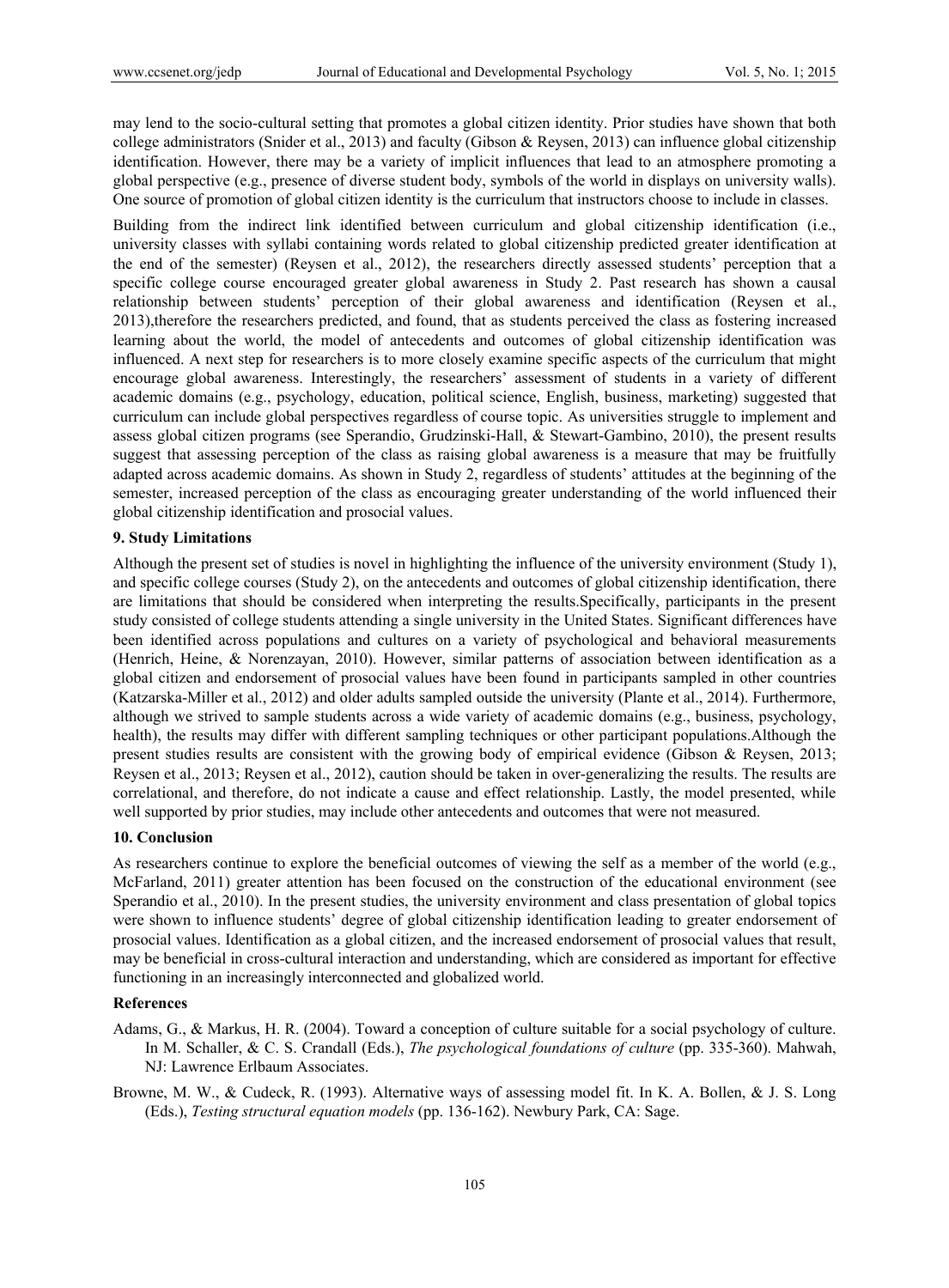- Dower, N. (2008). Are we all global citizens or only some of us are global citizens? In A. Abdi, & L. Shultz (Eds.), *Educating for human rights and global citizenship* (pp. 39-53). Albany, NY: State University of New York Press.
- Fujikane, H. (2003). Approaches to global education in the United States, the United Kingdom, and Japan. *International Review of Education*, *49*, 133-152. http://dx.doi.org/10.1023/A:1022994613635
- Gacel-Avila, J. (2005).The internationalisation of higher education: A paradigm for global citizenry. *Journal of Studies in International Education*, *9*, 121-136. http://dx.doi.org/10.1177/1028315304263795
- Gelfand, M. J., Lyons, S. L., & Lun, J. (2011). Toward a psychological science of globalization. *Journal of Social Issues*, *67*, 841-853. http://dx.doi.org/10.1111/j.1540-4560.2011.01731.x
- Gibson, S. A., & Reysen, S. (2013). Representations of global citizenship in a school environment. *International Journal of Education Research*, *8*(1), 116-128.
- Gollnick, D. M., & Chinn, P. C. (2013). *Multicultural Education in a Pluralistic Society* (9th ed.). Upper Saddle River, NJ: Merrill-Prentice Hall.
- Henrich, J., Heine, S. J., & Norenzayan, A. (2010). The weirdest people in the world? *Behavioral and Brain Sciences*, *33*, 62-135. http://dx.doi.org/10.1017/S0140525X0999152X
- Hicks, D. (2003). Thirty years of global education: Areminder ofkey principles andprecedents. *Educational Review*, *55*, 265-275. http://dx.doi.org/10.1080/0013191032000118929
- Hu, L. T., & Bentler, P. M. (1995). Writing about structural equation models. In R. H. Hoyle (Ed.), *Structural equation modeling: Concepts, issues and applications* (pp. 76-99). Thousand Oaks, CA: Sage.
- Katzarska-Miller, I., Reysen, S., Kamble, S. V., & Vithoji, N. (2012). Cross-national differences in global citizenship: Comparison of Bulgaria, India, and the United States*. Journal of Globalization Studies*, *3*, 166-183.
- McFarland, S. G. (2011). Presidential address: The slow creation of humanity. *Political Psychology*, *32*, 1-20. http://dx.doi.org/10.1111/j.1467-9221.2010.00801.x
- Merryfield, M., Lo, J., Po, S. C., & Kasai, M. (2008). World mindedness: Taking off the blinders. *Journal of Curriculum and Instruction*, *2*, 6-20. http://dx.doi.org/10.3776/joci.2008.v2n1p6-20
- Oxfam. (1997). *A curriculum for global citizenship.* Oxford, UK: Oxfam.
- Pike, G. (2008). Reconstructing the legend: Educating for global citizenship. In A. Abdi, & L. Shultz (Eds.), *Educating for human rights and global citizenship* (pp. 39-53). Albany, NY: State University of New York Press.
- Plante, C. N., Roberts, S., Reysen, S., & Gerbasi, K. (2014). "One of us": Engagement with fandoms and global citizenship identification. *Psychology of Popular Media Culture*, *3*(1), 49-64. http://dx.doi.org/10.1037/ ppm0000008
- Reysen, S., & Katzarska-Miller, I. (2013a). A model of global citizenship: Antecedents and outcomes*. International Journal of Psychology*, *48*, 858-870. http://dx.doi.org/10.1080/00207594.2012.701749
- Reysen, S., & Katzarska-Miller, I. (2013b). Student pathways to global citizenship. In C. Boyle (Ed.), *Student learning: Improving practice* (pp. 121-137). Hauppauge, NY: Nova.
- Reysen, S., & Levine, R. V. (2014). People, culture, and place: How place predicts helping toward strangers. In P. J. Rentfrow (Ed.), *Geographical psychology: Exploring the interaction of environment and behavior* (pp. 241-260). Washington DC: APA. http://dx.doi.org/10.1037/14272-013
- Reysen, S., Katzarska-Miller, I., Gibson, S. A., & Hobson, B. (2013). World knowledge and global citizenship: Factual and perceived world knowledge as predictors of global citizenship identification. *International Journal of Development Education and Global Learning*, *5*, 49-68.
- Reysen, S., Larey, L. W., & Katzarska-Miller, I. (2012). College course curriculum and global citizenship. *International Journal of Development Education and Global Learning*, *4*, 27-39.
- Reysen, S., Pierce, L., Spencer, C., & Katzarska-Miller, I. (in press). Exploring the content of global citizenship identity. *The Journal of Multiculturalism in Education*.
- Schattle, H. (2008). *The practices of global citizenship*. Lanham, MD: Rowman & Littlefield.